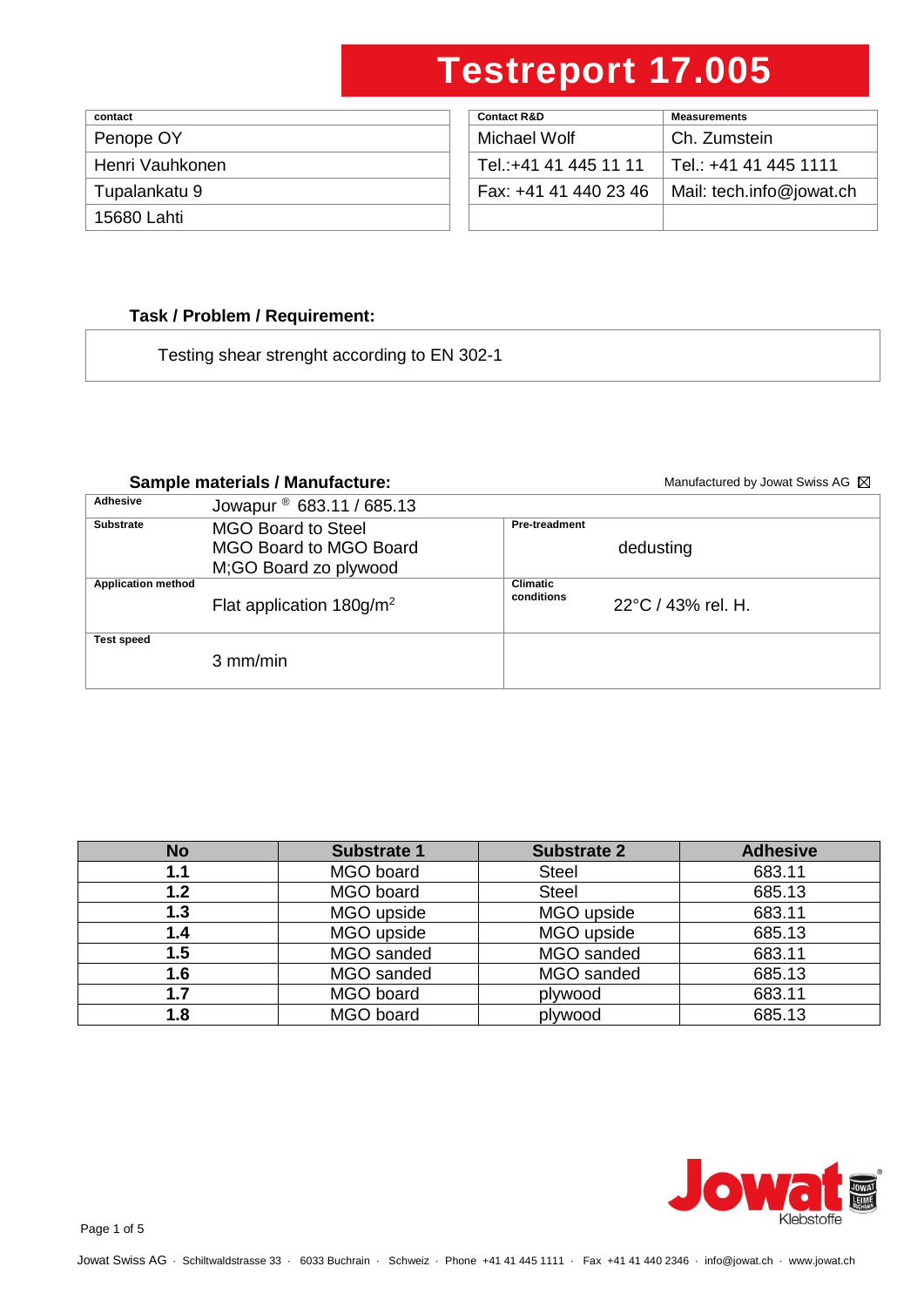#### **Results**

| $No.$ : | <b>Shear strenght</b><br>$[N/mm^2]$ | <b>Standard deviation</b> | <b>Number of test sample</b> |
|---------|-------------------------------------|---------------------------|------------------------------|
| 1.1     | 0.2                                 | 0.1                       |                              |
| 1.2     | 0.2                                 | 0.4                       |                              |
| 1.3     | 3.2                                 | 0.5                       |                              |
| 1.4     | 3.4                                 | 0.5                       |                              |
| 1.5     | 1.29                                | 0.7                       |                              |
| 1.6     | 1.73                                | 0.3                       |                              |
| 1.7     | 2.32                                | 0.6                       |                              |
| 1.8     | 2.81                                | 0.5                       |                              |

#### **Pictures**



Picture 1: Testing Zwick P100 Picture 2: Testing Zwick P100



Page 2 of 5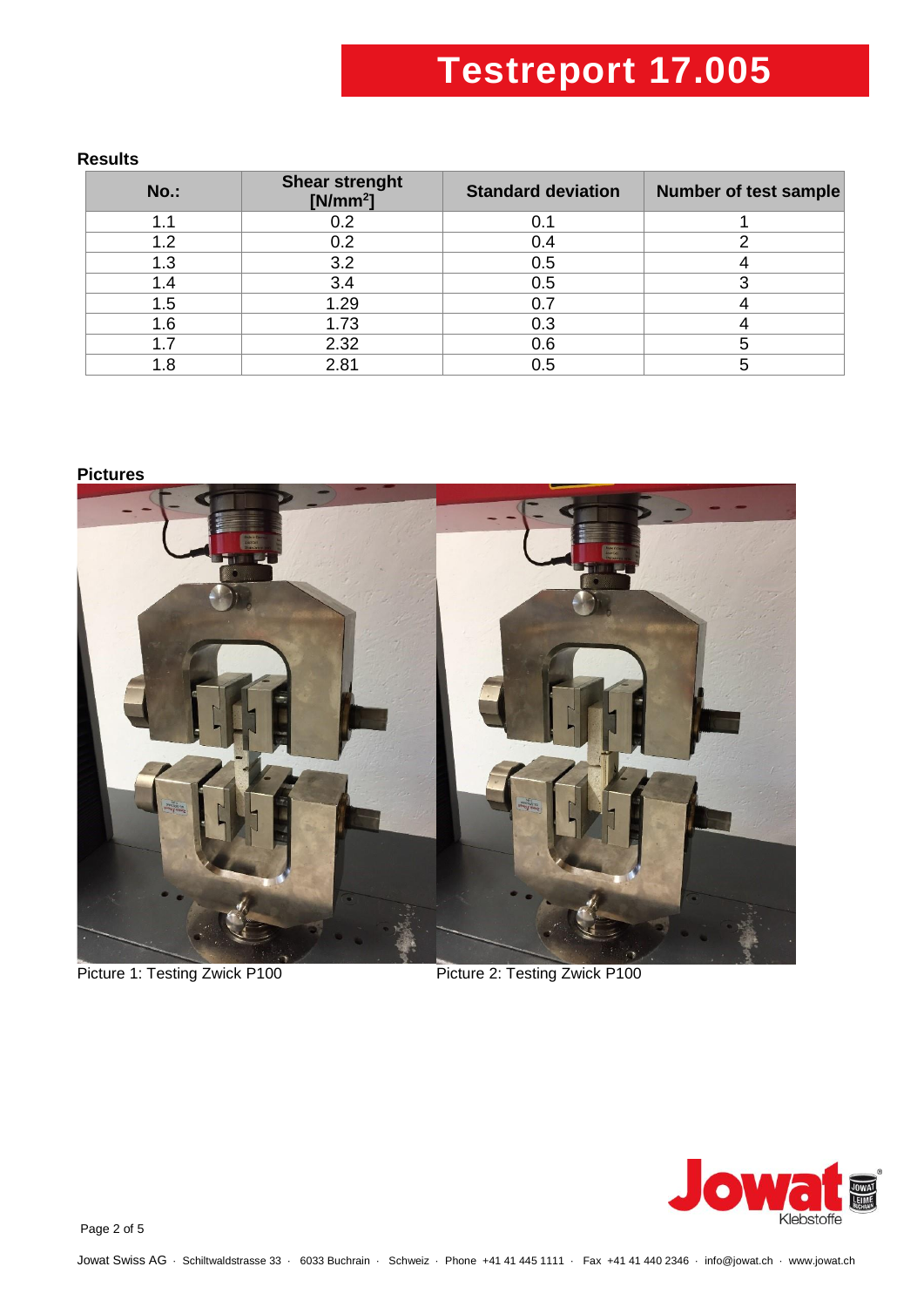

Picture 3: testsample 1.1 Picture 4: testsample 1.2



Picture 5: testsample 1.3 Picture 6: testsample 1.4



Page 3 of 5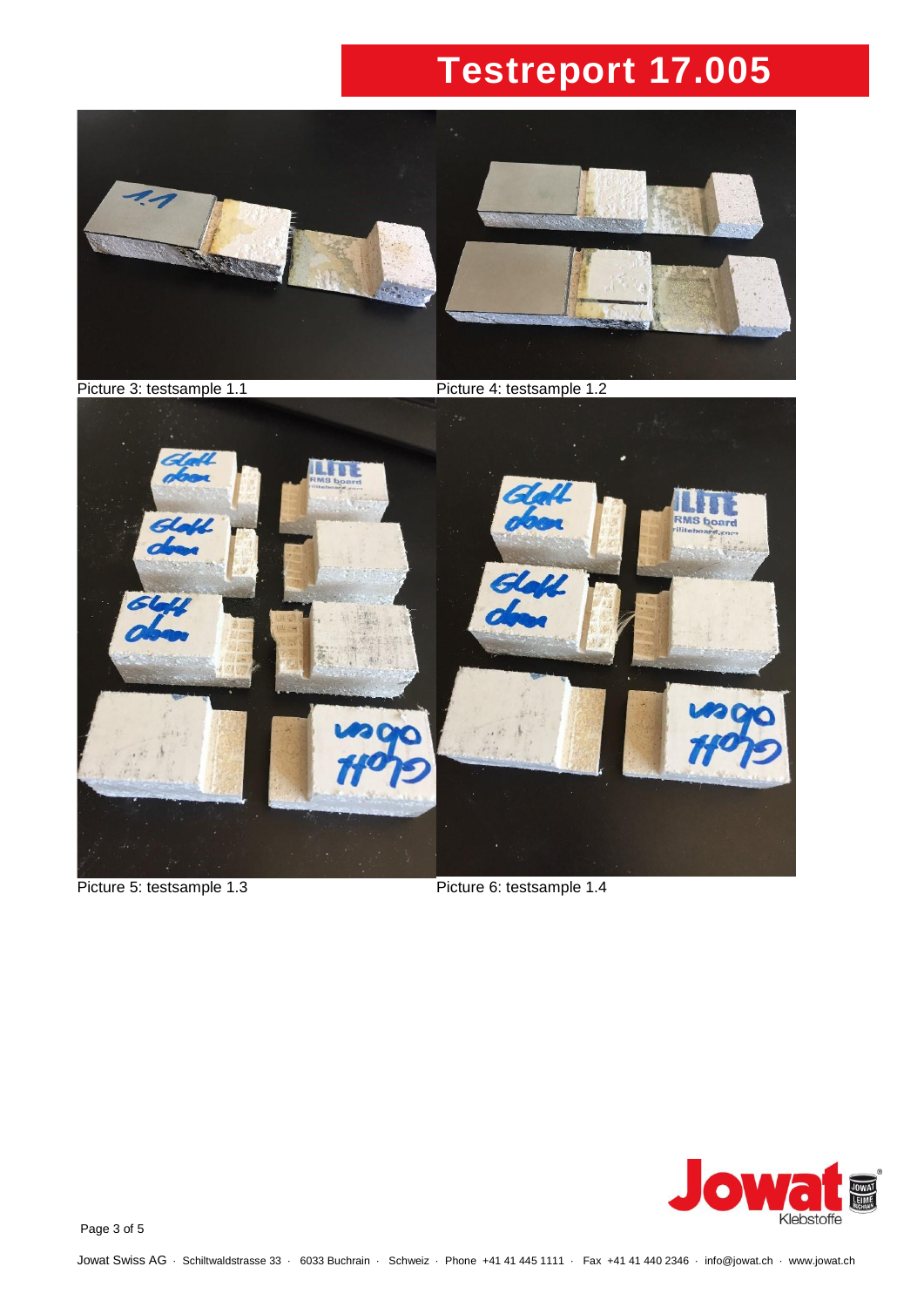

Picture 9: testsample 1.7 Picture 10: testsample 1.8



Page 4 of 5